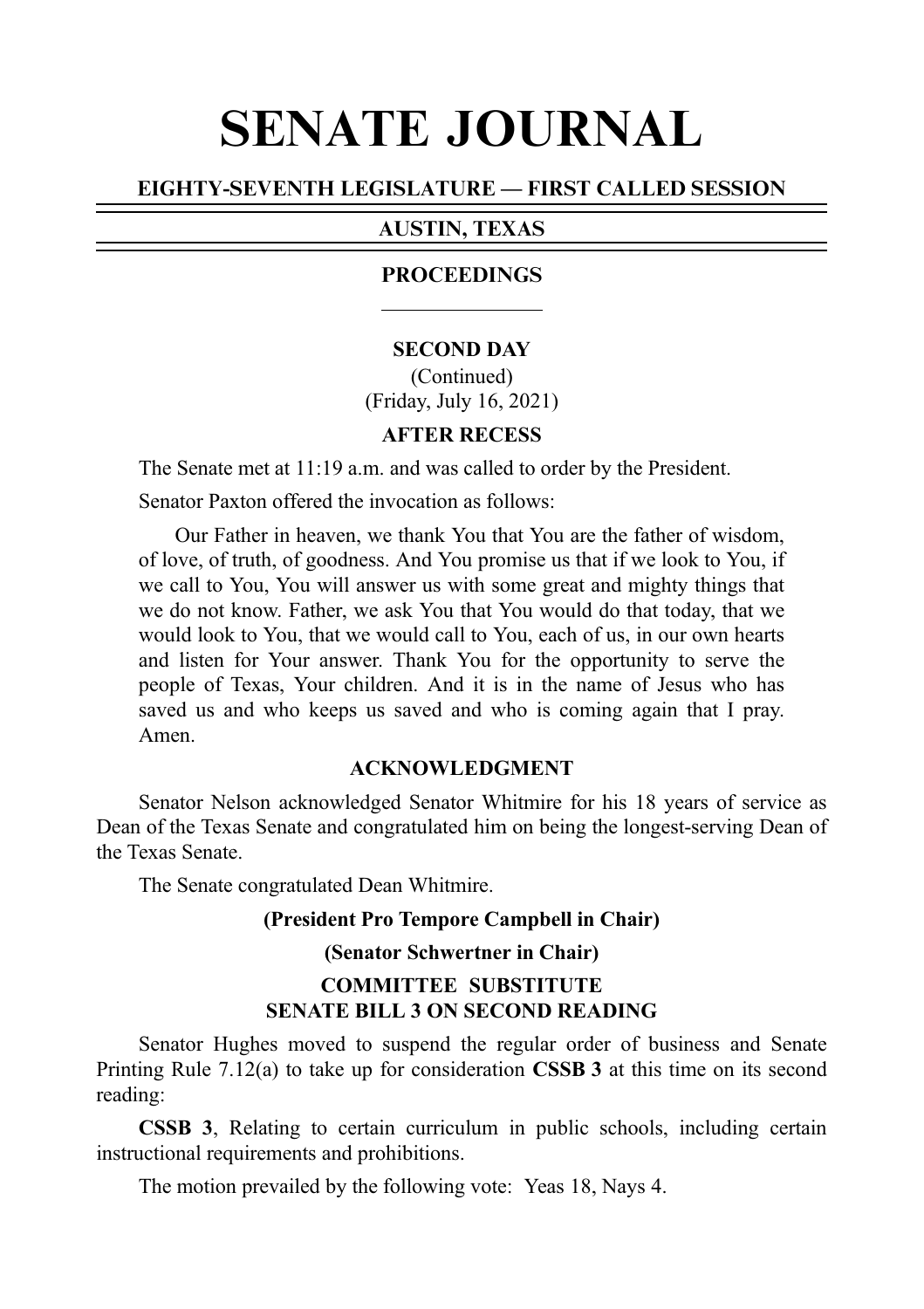Yeas: Bettencourt, Birdwell, Buckingham, Campbell, Creighton, Hall, Hancock, Huffman, Hughes, Kolkhorst, Nelson, Nichols, Paxton, Perry, Schwertner, Seliger, Springer, Taylor.

Nays: Hinojosa, Lucio, Whitmire, Zaffirini.

Absent: Alvarado, Blanco, Eckhardt, Gutierrez, Johnson, Menéndez, Miles, Powell, West.

The bill was read second time.

#### **(President in Chair)**

Senator Hughes offered the following amendment to the bill:

#### **Floor Amendment No. 1**

Amend **CSSB 3** (senate committee printing) as follows:

(1) In SECTION 1 of the bill, in added Section 21.4555(b)(4), Education Code (page 1, line 42), between "sources" and "and identifying", insert ", identifying and responding to logical fallacies,".

(2) In SECTION 1 of the bill, in added Section 21.4555, Education Code (page 2, between lines 16 and 17), add the following appropriately lettered subsection and reletter subsequent subsections of that section accordingly:

( ) Nothing in this section may be construed as limiting the teaching of or instruction in the essential knowledge and skills adopted under Subchapter A, Chapter 28.

(3) In the recital to SECTION 2 of the bill (page 2, line 18), strike "and  $(h-7)$ " and substitute ", (h-7), and (h-8)".

(4) In SECTION 2 of the bill, in added Section  $28.002(h-2)(1)(A)$ , Education Code (page 2, line 26), between "political," and "and", by inserting "entrepreneurial,".

(5) In SECTION 2 of the bill, immediately following added Section 28.002(h-7), Education Code (page 3, between lines 10 and 11), insert the following:

 $(h-8)$  Nothing in Subsections  $(h-2)$  and  $(h-7)$  may be construed as limiting the teaching of or instruction in the essential knowledge and skills adopted under this subchapter.

(6) In SECTION 4 of the bill, in added Section 28.0022, Education Code (page 4, between lines 32 and 33), add the following appropriately lettered subsection and reletter subsequent subsections of that section accordingly:

( ) Nothing in this section may be construed as limiting the teaching of or instruction in the essential knowledge and skills adopted under this subchapter.

The amendment to **CSSBi3** was read and was adopted by the following vote: Yeas 22, Nays 0.

Absent: Alvarado, Blanco, Eckhardt, Gutierrez, Johnson, Menéndez, Miles, Powell, West.

Senator Zaffirini offered the following amendment to the bill: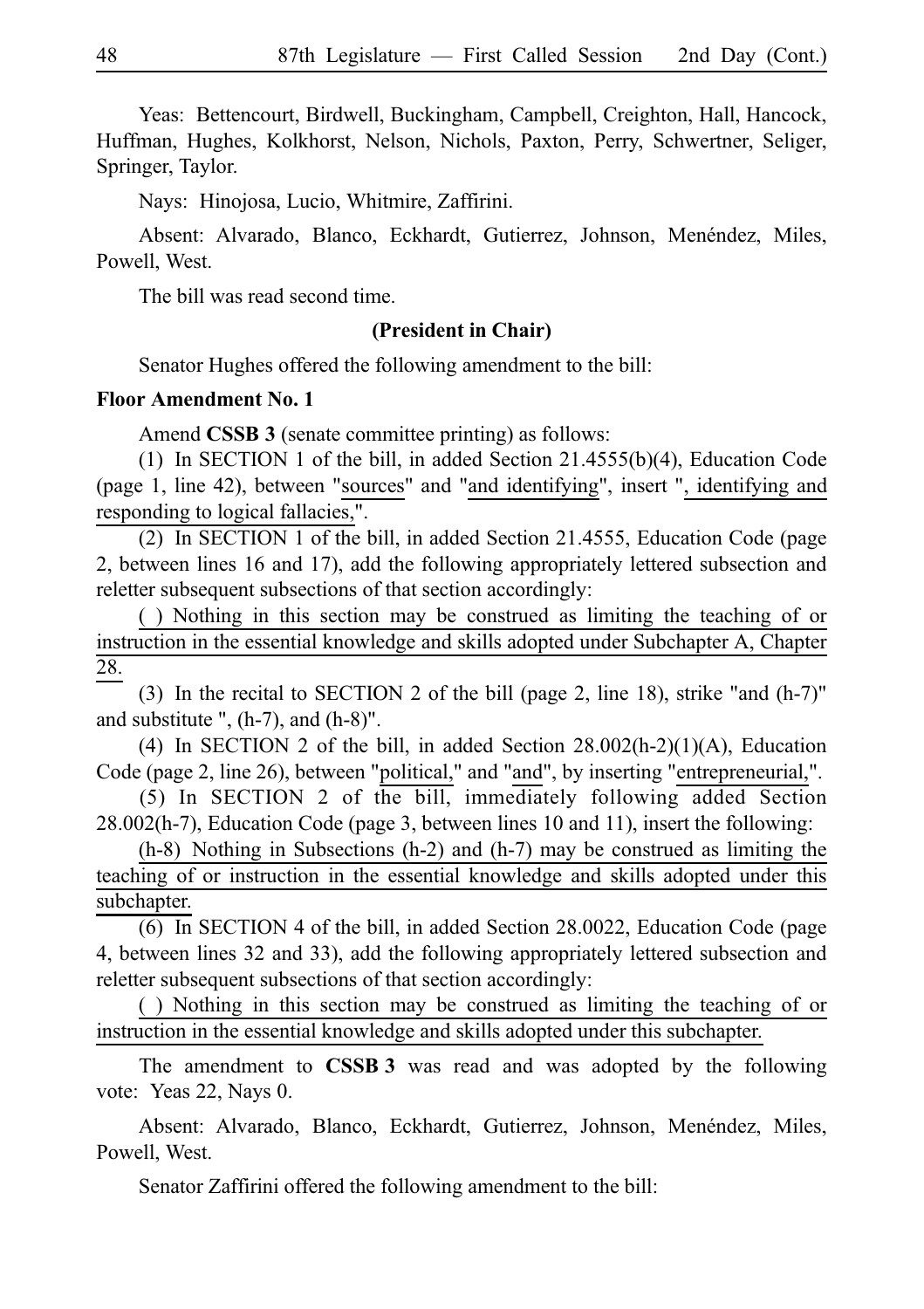#### **Floor Amendment No. 2**

Amend **CSSB 3** (senate committee report) in SECTION 1 of the bill, in added Section 21.4555(a), Education Code (page 1, line 28), between "shall" and develop", insert ", with input from teachers and administrators from throughout this state,".

The amendment to **CSSB 3** was read and failed of adoption by the following vote: Yeas 4, Nays 18.

Yeas: Hinojosa, Lucio, Whitmire, Zaffirini.

Nays: Bettencourt, Birdwell, Buckingham, Campbell, Creighton, Hall, Hancock, Huffman, Hughes, Kolkhorst, Nelson, Nichols, Paxton, Perry, Schwertner, Seliger, Springer, Taylor.

Absent: Alvarado, Blanco, Eckhardt, Gutierrez, Johnson, Menéndez, Miles, Powell, West.

Senator Zaffirini offered the following amendment to the bill:

#### **Floor Amendment No. 3**

Amend **CSSB 3** (senate committee report) as follows:

(1) In the recital to SECTION 2 of the bill (page 2, line 18), strike "and  $(h-7)$ " and substitute ", (h-7), and (h-8)".

(2) In SECTION 2 of the bill, immediately after added Section  $28.002(h-7)$ , Education Code (page 3, between lines 10 and 11), insert the following:

(h-8) The State Board of Education shall adopt rules requiring each student, with the consent of the student's parent, to complete a student-led, student-chosen, content-focused civics practicum once during grade eight and once while in high school as part of the social studies curriculum. Each civics practicum may be designed to be completed individually, in a small group, or as a class and must:

 $(1)$  be non-partisan;

 $(2)$  be consistent with and clearly linked to the essential knowledge and skills adopted for social studies;

(3) focus on building civic knowledge, skills, attitudes, and behaviors;

 $(4)$  promote a student's ability to:

 $(A)$  rigorously research and analyze information;

 $(B)$  make logical arguments with supporting evidence;

(C) present complex issues from multiple perspectives; and

 $(D)$  engage in civil discourse with people who hold positions different than the student's; and

 $(5)$  require a student to demonstrate an understanding of the relationship between federal, state, and local government and between the policies at each level of government.

(3) In SECTION 4 of the bill, in added Section  $28.0022(a)(2)$ , Education Code (page 3, line 32), after the underlined semicolon, insert "and".

(4) In SECTION 4 of the bill, in added Section  $\overline{28.0022(a)}$ , Education Code, strike Subdivision (3) (page 3, lines 33 through 48) and renumber subsequent subdivisions of that subsection and cross-references to those subdivisions accordingly.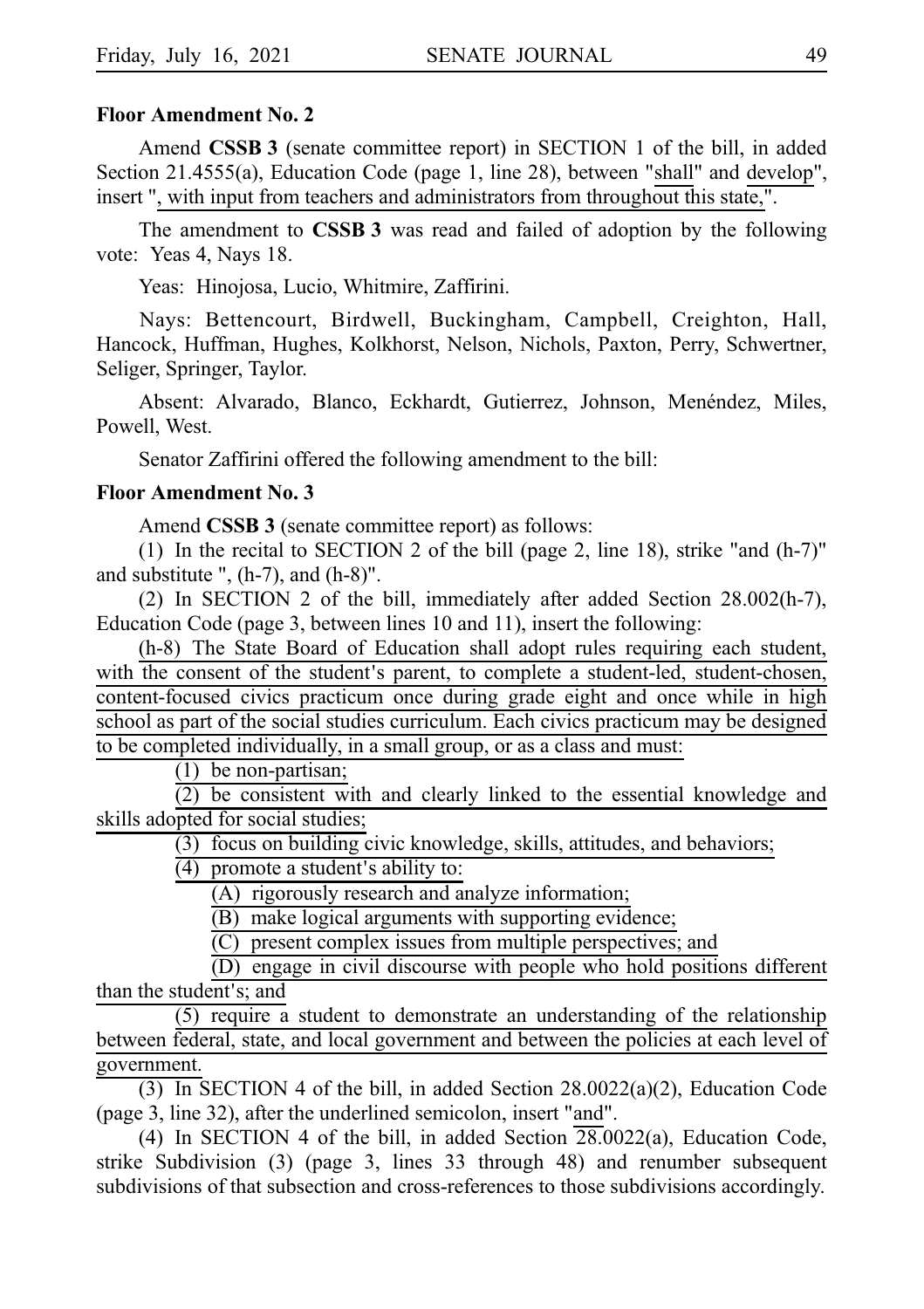$(5)$  In SECTION 4 of the bill, in added Section 28.0022, Education Code, strike Subsection (b) (page 4, lines 18 through 21) and reletter subsequent subsections accordingly.

The amendment to **CSSB 3** was read and failed of adoption by the following vote: Yeas 4, Nays 18.

Yeas: Hinojosa, Lucio, Whitmire, Zaffirini.

Nays: Bettencourt, Birdwell, Buckingham, Campbell, Creighton, Hall, Hancock, Huffman, Hughes, Kolkhorst, Nelson, Nichols, Paxton, Perry, Schwertner, Seliger, Springer, Taylor.

Absent: Alvarado, Blanco, Eckhardt, Gutierrez, Johnson, Menéndez, Miles, Powell, West.

Senator Zaffirini offered the following amendment to the bill:

#### **Floor Amendment No. 4**

Amend **CSSB 3** (senate committee printing) in SECTION 4 of the bill, in added Section 28.0022(b), Education Code (page 4, line 20), between the second underlined comma and "or", by inserting "registering voters, encouraging others to vote,".

The amendment to **CSSB 3** was read and failed of adoption by the following vote: Yeas 4, Nays 18.

Yeas: Hinojosa, Lucio, Whitmire, Zaffirini.

Nays: Bettencourt, Birdwell, Buckingham, Campbell, Creighton, Hall, Hancock, Huffman, Hughes, Kolkhorst, Nelson, Nichols, Paxton, Perry, Schwertner, Seliger, Springer, Taylor.

Absent: Alvarado, Blanco, Eckhardt, Gutierrez, Johnson, Menéndez, Miles, Powell, West.

Senator Zaffirini offered the following amendment to the bill:

#### **Floor Amendment No. 5**

Amend **CSSB 3** (senate committee report) as follows:

(1) In SECTION 4 of the bill, in added Section  $28.0022(d)$ , Education Code (page 4, line 27), strike "A school district" and substitute "Except as provided by Subsection (e), a school district".

(2) In SECTION 4 of the bill, immediately following added Section  $28.0022(d)$ , Education Code (page 4, between lines 32 and 33), insert the following:

(e) A school district or open-enrollment charter school may implement, interpret, or enforce a rule, including a standard provided by a student code of conduct adopted under Section 37.001, in a manner that results in the punishment of a student for discussing the concepts described by Subsection (a)(4) if, in discussing those concepts, the student directs at another student language that a reasonable person would interpret as hate speech or as language that implies that one race or sex is inherently superior to another race or sex with the intention of causing emotional distress to the other student.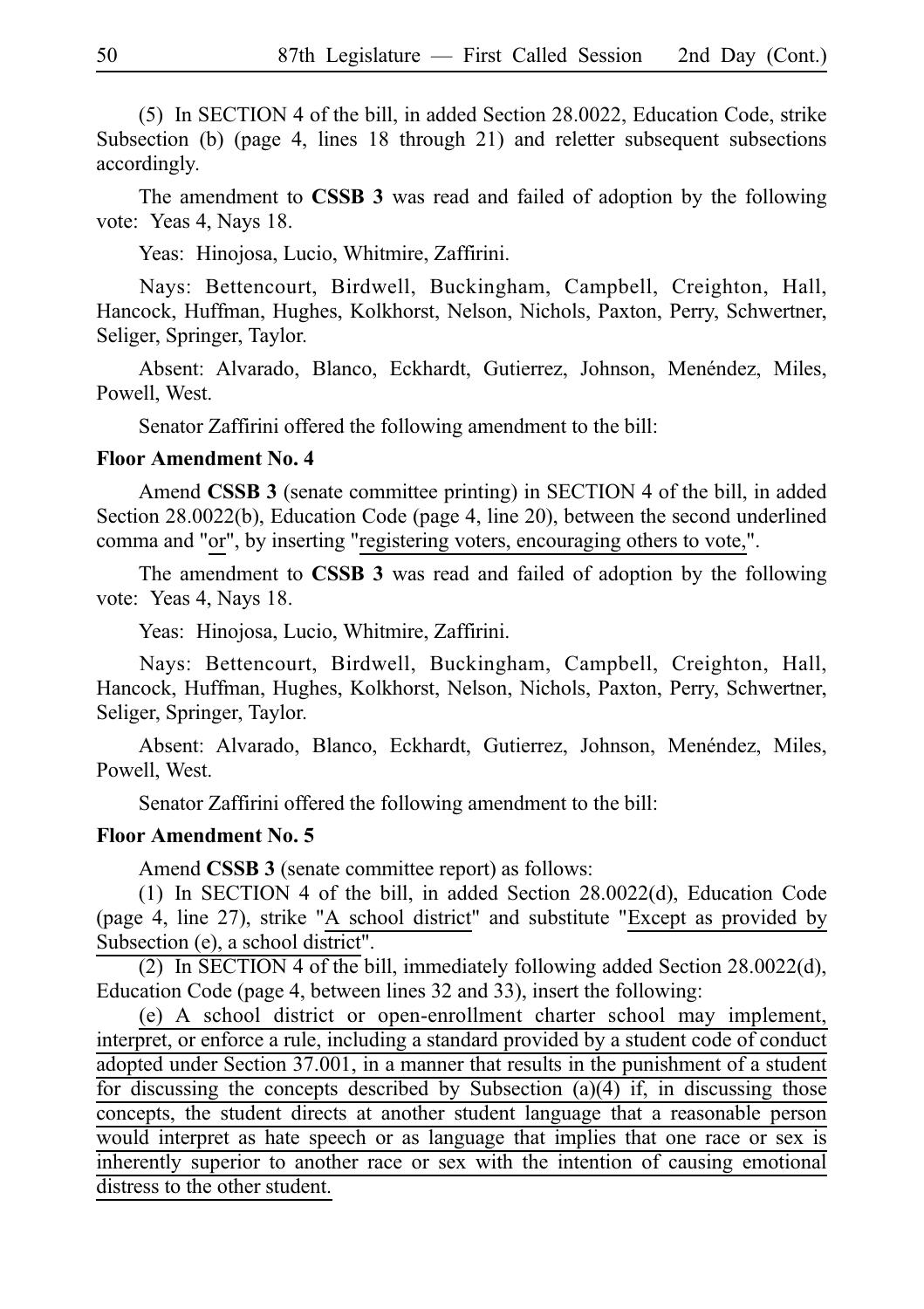The amendment to **CSSB 3** was read and failed of adoption by the following vote: Yeas 4, Nays 18.

Yeas: Hinojosa, Lucio, Whitmire, Zaffirini.

Nays: Bettencourt, Birdwell, Buckingham, Campbell, Creighton, Hall, Hancock, Huffman, Hughes, Kolkhorst, Nelson, Nichols, Paxton, Perry, Schwertner, Seliger, Springer, Taylor.

Absent: Alvarado, Blanco, Eckhardt, Gutierrez, Johnson, Menéndez, Miles, Powell, West.

**CSSB 3** as amended was passed to engrossment by the following vote: Yeas 18, Nays 4.

Yeas: Bettencourt, Birdwell, Buckingham, Campbell, Creighton, Hall, Hancock, Huffman, Hughes, Kolkhorst, Nelson, Nichols, Paxton, Perry, Schwertner, Seliger, Springer, Taylor.

Nays: Hinojosa, Lucio, Whitmire, Zaffirini.

Absent: Alvarado, Blanco, Eckhardt, Gutierrez, Johnson, Menéndez, Miles, Powell, West.

# **COMMITTEE SUBSTITUTE SENATE BILL 3 ON THIRD READING**

Senator Hughes moved that Senate Rule 7.18 and the Constitutional Rule requiring bills to be read on three several days be suspended and that **CSSB 3** be placed on its third reading and final passage.

The motion prevailed by the following vote: Yeas 18, Nays 4.

Yeas: Bettencourt, Birdwell, Buckingham, Campbell, Creighton, Hall, Hancock, Huffman, Hughes, Kolkhorst, Nelson, Nichols, Paxton, Perry, Schwertner, Seliger, Springer, Taylor.

Nays: Hinojosa, Lucio, Whitmire, Zaffirini.

Absent: Alvarado, Blanco, Eckhardt, Gutierrez, Johnson, Menéndez, Miles, Powell, West.

The bill was read third time and was passed by the following vote: Yeas 18, Nays 4. (Same as previous roll call)

#### **STATEMENT REGARDING SENATE BILL 3**

Senator Zaffirini submitted the following statement regarding **SB 3**:

I rise respectfully in opposition to Senate Bill 3. This legislation, while well-intentioned, unduly would restrict important, but challenging, conversations that otherwise should occur in classrooms. My opinion is based partly on the testimony of teachers who testified about the unnecessary pressure, intimidation, and uncertainty it would create for them. "Trust our teachers," one testified. (I do.) "They know what to do," he added. (I agree.)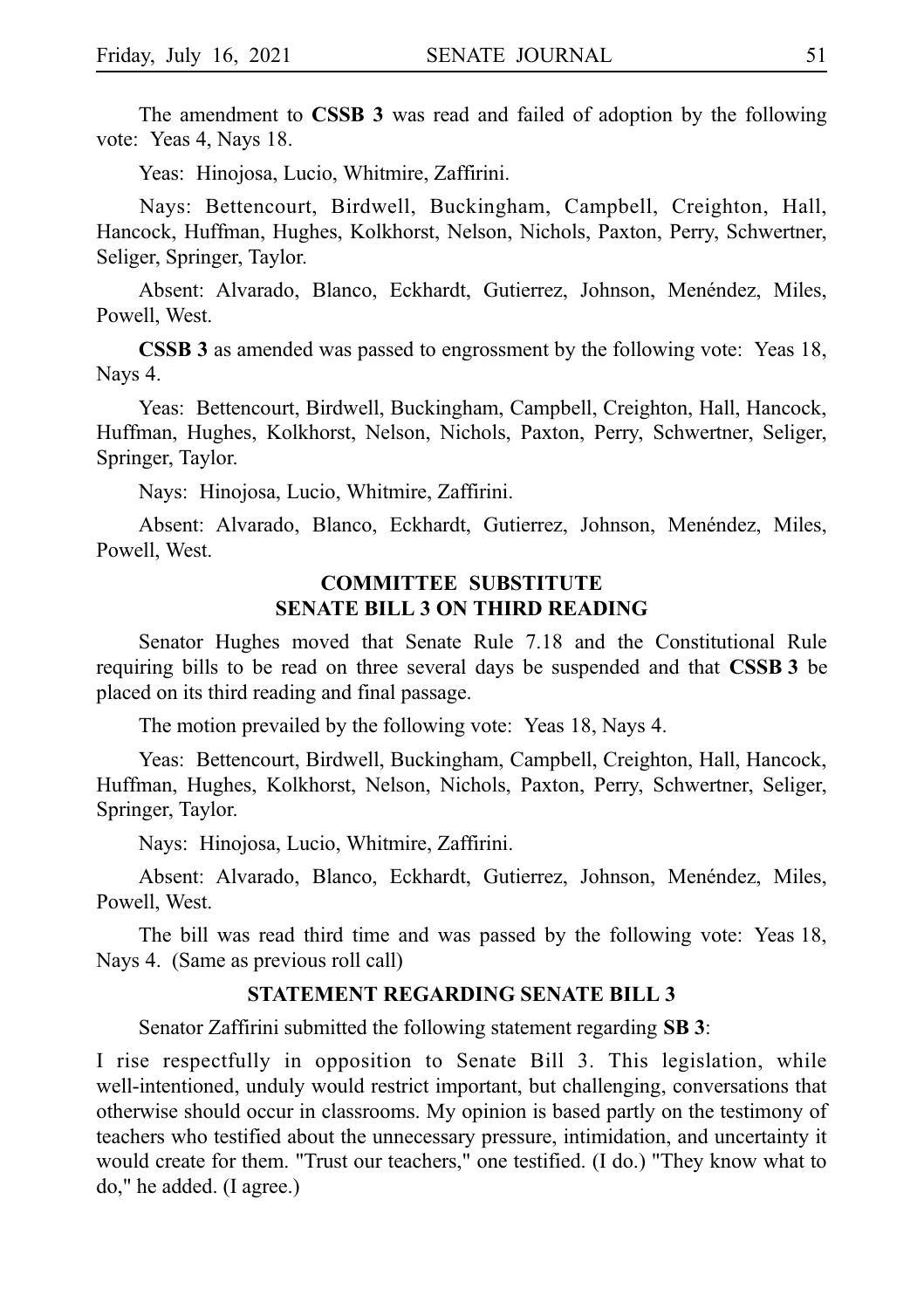Incredibly, Senate Bill 3 specifies that a teacher may not discuss current events or controversial issues of public policy or social affairs unless the educator "strives to explore the topic from diverse and contending perspectives without giving deference to any one perspective." How could a teacher possibly discuss slavery, the Holocaust, or the mass shootings at the WalMart in El Paso or at the Sutherland Springs church in my district "without giving deference to any one perspective?"

By validating both perspectives of such controversial issues, as this bill would require, students could more easily accept dangerous ideas discovered in the classroom or online. By stifling difficult conversations in the classroom, Senate Bill 3 encourages students to seek answers in dubious places, including radical online forums, questionable Facebook groups, or the dark web.

Alternatively, simply looking at American history from a different perspective that represents the struggles of minorities does not equal promoting division or hatred toward any race, ethnicity, national, or religious group. Tying the hands of our teachers to have these discussions is a disservice to them, to us, and to students, especially students of color who may not be able to separate their daily lives from the topic of racism.

I believe very strongly that racism is based on lack of education, lack of experience and exposure, and lack of intellectual sophistication. I also believe it thrives on stereotyping and generalizing about members of a group—behaviors that are best countered with appropriate education, experience and exposure, and intellectual sophistication.

Within the context of our American melting pot, many strive to honor their ancestry and proud history. Most, if not all of you, for example, probably see me as Mexican American, yet "Zaffirini" is an Italian name, and my maiden name, "Pappas," short for "Papapavlos," is Greek. In fact, I'm of Mexican, Spanish, Sephardic Jew, and Greek descent, and my son is all of that—plus Italian on my husband's side. Imagine the history of those ethnic, national, and religious groups in Texas that our students could learn—and the insights they could develop.

Students need to understand our history and the facts that times change, people change, situations change. They need to learn to deal with the cognitive dissonance, Senator Hughes, that conflicting thoughts and emotions can cause as we examine how our state and country evolved.

There are Mexican American students across generations, for example, who applaud the heroism of our modern-day Texas Rangers, particularly my friend, Ray Martinez, who shot the sniper whose victims I witnessed as he shot them from the UT Tower in 1966.

Yet many of us simultaneously abhor the legacy of vicious brutality and blatant miscarriages of justice from the likes of Special Texas Ranger Alonzo Allee who murdered two Mexican Americans, Don Francisco Gutierrez, and his son, Manuel, because he wanted their land. Those two unarmed men, whose cold-blooded murders are detailed in "A Law for the Lion" by Beatriz de la Garza, were my husband s' grandfather and great grandfather. Would Senate Bill 3 require students who read this book to consider the perspective of Allee? (Who, by the way, later was shot by the son of another person he killed.) History like that should be understood, not buried or ignored.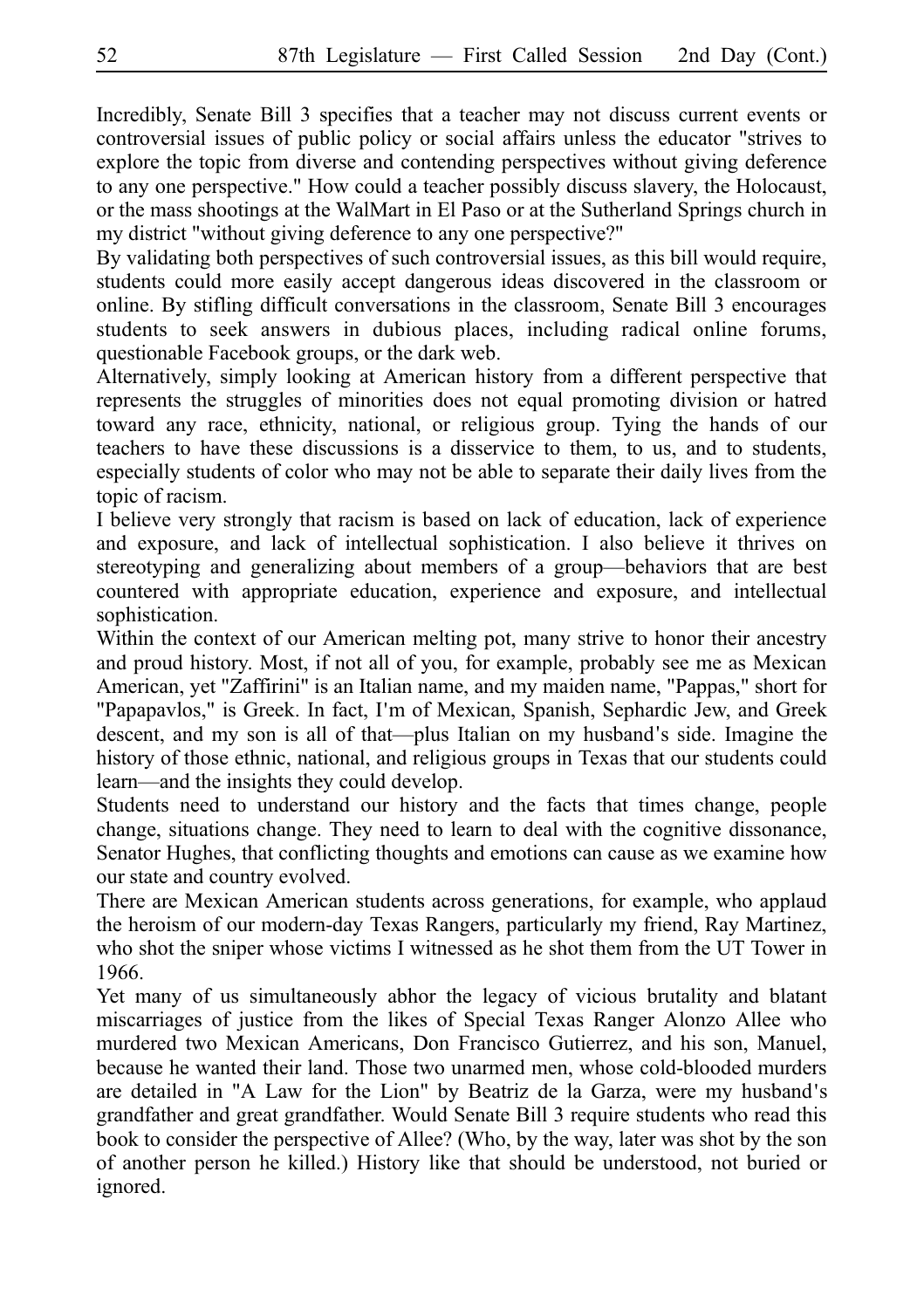Another troubling provision of this bill would prevent students from getting extra credit for participating in what we so often see students doing at the Capitol during sessions: lobbying and advocating for public policy. We should encourage students to engage in our state governmental process, not discourage them, and offering extra credit for such activities does that. It doesn't matter if their issues are on the left, the right, or somewhere in between; banning extra credit for participation makes no sense. On a related note, how are the prohibitions and requirements in this bill going to be enforced? That question never was answered at our hearings, but I shudder to think of the possibilities. On the other hand, I agree with the teacher from Travis County who called my Capitol office at 11 p.m. Wednesday to say we are not giving our students enough credit for their ability to speak about complicated topics and for their desire to discuss them with their trusted teachers. She posed one simple question: "If this bill passes, where else could kids have constructive conversations about difficult current events, if not with their teachers and diverse classmates?"

I also agree with the educator who testified that we must trust our teachers to guide these conversations in our classrooms. And I agree with the teacher who said Senate Bill 3 would cause our teachers to engage in "educational malpractice."

For these and other reasons, I respectfully will vote "no" on Senate Bill 3. Thank you, Mr. President and members.

#### ZAFFIRINI

# **COMMITTEE SUBSTITUTE SENATE BILL 4 ON SECOND READING**

Senator Lucio moved to suspend the regular order of business and Senate Rule 7.12(a) to take up for consideration  $\mathbf{CSSB4}$  at this time on its second reading:

**CSSB 4**, Relating to abortion complication reporting and the regulation of drug-induced abortion procedures, providers, and facilities; creating a criminal offense.

The motion prevailed by the following vote: Yeas 19, Nays 3.

Yeas: Bettencourt, Birdwell, Buckingham, Campbell, Creighton, Hall, Hancock, Huffman, Hughes, Kolkhorst, Lucio, Nelson, Nichols, Paxton, Perry, Schwertner, Seliger, Springer, Taylor.

Nays: Hinojosa, Whitmire, Zaffirini.

Absent: Alvarado, Blanco, Eckhardt, Gutierrez, Johnson, Menéndez, Miles, Powell, West.

The bill was read second time and was passed to engrossment by the following vote: Yeas 19, Nays 3. (Same as previous roll call)

### **COMMITTEE SUBSTITUTE SENATE BILL 4 ON THIRD READING**

Senator Lucio moved that Senate Rule 7.18 and the Constitutional Rule requiring bills to be read on three several days be suspended and that **CSSB 4** be placed on its third reading and final passage.

The motion prevailed by the following vote: Yeas 19, Nays 3.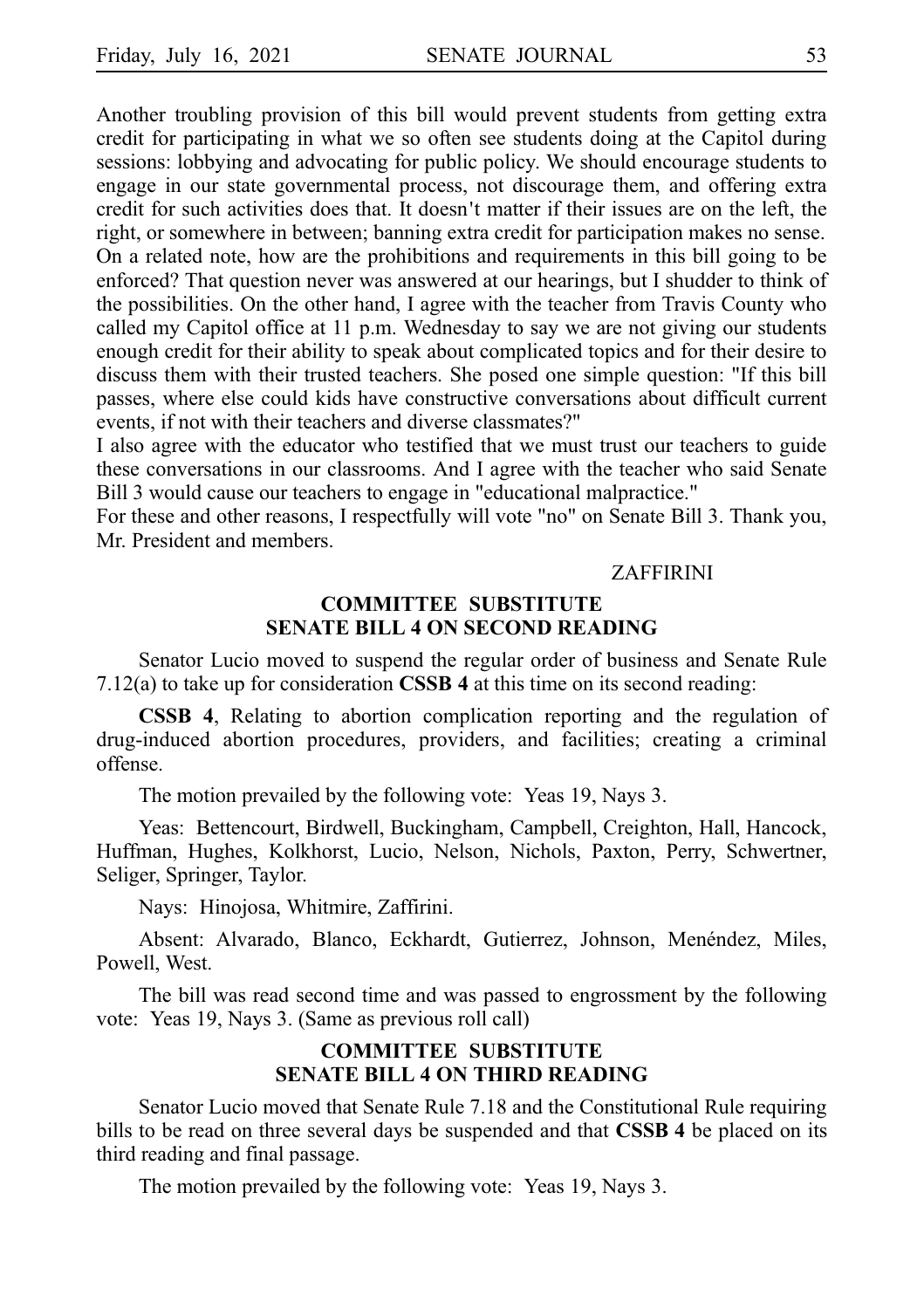Yeas: Bettencourt, Birdwell, Buckingham, Campbell, Creighton, Hall, Hancock, Huffman, Hughes, Kolkhorst, Lucio, Nelson, Nichols, Paxton, Perry, Schwertner, Seliger, Springer, Taylor.

Nays: Hinojosa, Whitmire, Zaffirini.

Absent: Alvarado, Blanco, Eckhardt, Gutierrez, Johnson, Menéndez, Miles, Powell, West.

The bill was read third time and was passed by the following vote: Yeas 19, Nays 3. (Same as previous roll call)

# **SENATE RULE 14.02 SUSPENDED (Notice Rule)**

On motion of Senator Campbell and by unanimous consent, Senate Rule 14.02 was suspended in order to consider for confirmation those nominees reported today by the Committee on Nominations.

#### **SESSION TO CONSIDER EXECUTIVE APPOINTMENTS**

The President announced the time had arrived to consider executive appointments to agencies, boards, and commissions.

Senator Campbell moved confirmation of the nominees reported today by the Committee on Nominations.

The President asked if there were requests to sever nominees.

There were no requests offered.

#### **NOMINEES CONFIRMED**

The following nominees, as reported by the Committee on Nominations, were confirmed by the following vote: Yeas 22, Nays 0.

Absent: Alvarado, Blanco, Eckhardt, Gutierrez, Johnson, Menéndez, Miles, Powell, West.

Judge, 355th Judicial District Court, Hood County: Bryan Thomas Bufkin, Hood County.

Director, Office of Community-Based Care Transition: Theresa Lynn Thomas, Travis County.

Members, Board of Directors, Gulf Coast Protection District: Sally Lucille Bakko, Galveston County; Michel Joseph Bechtel, Harris County; Roger Dale Guenther, Galveston County; Robert D. Mitchell, Harris County; Lori Jo Traweek, Harris County; Michael David VanDerSnick, Harris County.

Independent Ombudsman, Office of Independent Ombudsman for State Supported Living Centers: Candace Michelle Jennings, Travis County.

Member, Parks and Wildlife Commission: Anna Benavides Galo, Webb County.

Commissioner, Public Utility Commission of Texas: Lori Ann Cobos, Travis County.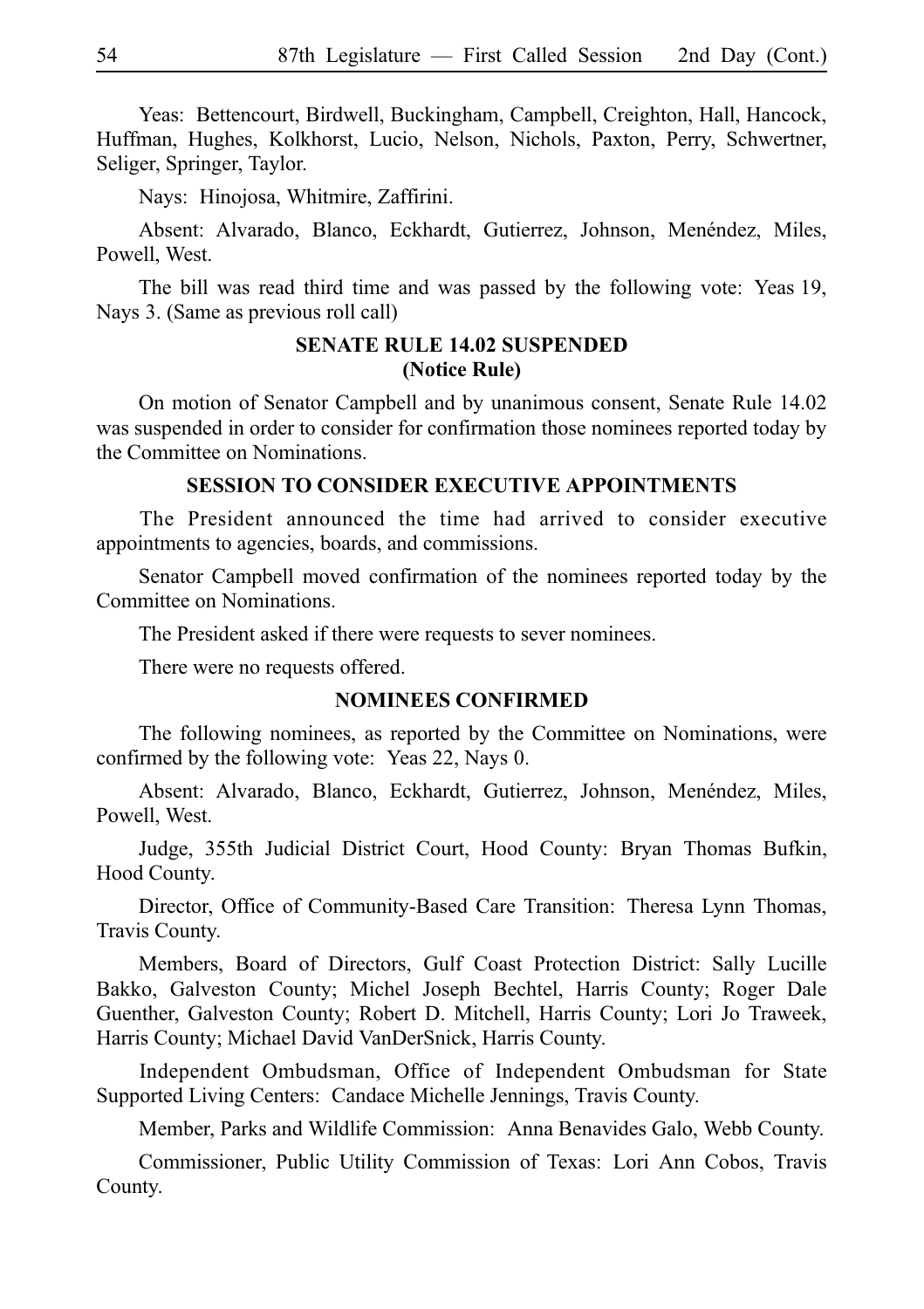Members, Board of Directors, State Bar of Texas: Serapio Cavazos, Cameron County; Jason McQuerry Charbonnet, Tarrant County; Forrest L. Huddleston, Dallas County.

Member, State Board for Educator Certification: Andrew B. Kim, Comal County.

Members, Texas Historical Commission: Monica Patricia Burdette, Aransas County; Lilia Marisa Garcia, Willacy County; David Alfred Gravelle, Dallas County; John Liston Nau, Harris County; Frank Thomas Perini, Taylor County.

Member, Board of Directors, Texas School Safety Center: Isaac William Avera, Cherokee County.

Members, Board of Regents, Texas State University System: Sheila Jean Faske, Orange County; Stephen J. Lee, Jefferson County; Alan Lee Tinsley, Madison County.

## **CO-AUTHOR OF SENATE BILL 1**

On motion of Senator Hughes, Senator Perry will be shown as Co-author of **SBi1**.

# **CO-AUTHOR OF SENATE BILL 2**

On motion of Senator Perry, Senator Hughes will be shown as Co-author of **SBi2**.

#### **CO-AUTHORS OF SENATE BILL 3**

On motion of Senator Hughes, Senators Bettencourt and Perry will be shown as Co-authors of **SBi3**.

## **CO-AUTHORS OF SENATE BILL 4**

On motion of Senator Lucio, Senators Birdwell, Buckingham, Creighton, Paxton, and Schwertner will be shown as Co-authors of **SB 4**.

# **CO-AUTHOR OF SENATE BILL 6**

On motion of Senator Huffman, Senator Perry will be shown as Co-author of **SBi6**.

# **CO-AUTHOR OF SENATE BILL 8**

On motion of Senator Bettencourt, Senator Hughes will be shown as Co-author of **SBi8**.

# **CO-AUTHOR OF SENATE BILL 10**

On motion of Senator Nelson, Senator Creighton will be shown as Co-author of **SBi10**.

# **CO-AUTHOR OF SENATE BILL 12**

On motion of Senator Bettencourt, Senator Hughes will be shown as Co-author of **SBi12**.